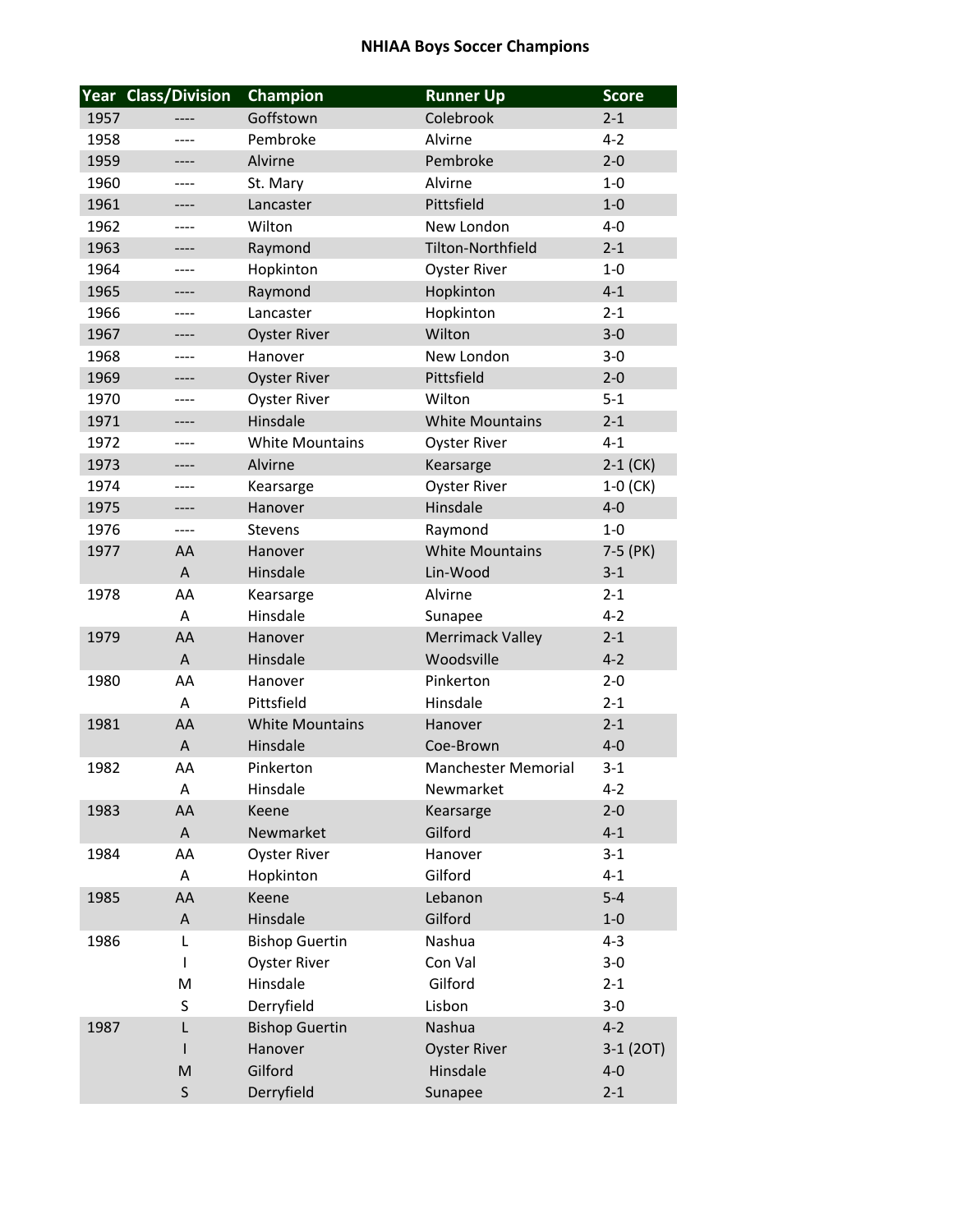|      | <b>Year Class/Division</b> | Champion                   | <b>Runner Up</b>         | <b>Score</b> |
|------|----------------------------|----------------------------|--------------------------|--------------|
| 1988 | L                          | Nashua                     | Alvirne                  | $1 - 0$      |
|      | T                          | <b>Oyster River</b>        | Kearsarge                | $3 - 2$      |
|      | M                          | Gilford                    | <b>White Mountains</b>   | $2 - 0$      |
|      | S                          | Derryfield                 | <b>Concord Christian</b> | $7-0$        |
| 1989 | L                          | <b>Manchester Memorial</b> | Exeter                   | $2 - 1$      |
|      |                            | <b>Stevens</b>             | <b>Oyster River</b>      | $3 - 0$      |
|      | M                          | Gilford                    | Woodsville               | $4 - 1$      |
|      | $\mathsf{S}$               | Derryfield                 | Gorham                   | $3 - 0$      |
| 1990 | L                          | Londonderry                | <b>Bishop Guertin</b>    | $4-3$ (SO)   |
|      | T                          | Hanover                    | Sanborn                  | $2-1$ (OT)   |
|      | M                          | Gilford                    | Hinsdale                 | $3 - 1$      |
|      | S                          | Derryfield                 | Gorham                   | $1-0$        |
| 1991 | L                          | Manchester West            | Exeter                   | $4 - 0$      |
|      |                            | Lebanon                    | Hanover                  | $3 - 1$      |
|      | M                          | Gilford                    | Hillsboro-Deering        | $2 - 1$      |
|      | S                          | Derryfield                 | Gorham                   | $3 - 0$      |
| 1992 | L                          | Nashua                     | Manchester West          | $3-2(0T)$    |
|      | т                          | Hanover                    | Souhegan                 | $2 - 0$      |
|      | M                          | Gilford                    | Belmont                  | $3-0(0T)$    |
|      | S                          | Derryfield                 | Gorham                   | $6 - 1$      |
| 1993 | L                          | Nashua                     | <b>Bishop Guertin</b>    | $1-0(4OT)$   |
|      |                            | Hanover                    | Kearsarge                | $2 - 0$      |
|      | M                          | Gilford                    | <b>Fall Mountain</b>     | $2-1(2OT)$   |
|      | $\mathsf S$                | Concord Christian          | Derryfield               | $1-0$ (OT)   |
| 1994 | L                          | Pinkerton                  | Manchester West          | 1-0 (4OT)    |
|      | T                          | St. Thomas                 | Con Val                  | $2 - 0$      |
|      | M                          | Gilford                    | <b>Fall Mountain</b>     | $1 - 0$      |
|      | S                          | Derryfield                 | Colebrook                | $3 - 1$      |
| 1995 | L                          | Pinkerton                  | Nashua                   | $2-1$ (SO)   |
|      |                            | Souhegan                   | St. Thomas               | $1 - 0$      |
|      | M                          | Gilford                    | Coe-Brown                | $1 - 0$      |
|      | S                          | Derryfield                 | Lin-Wood                 | $3-0$        |
| 1996 | L                          | Londonderry                | <b>Bishop Guertin</b>    | $3 - 2$      |
|      | T                          | Souhegan                   | Hanover                  | $3 - 1$      |
|      | M                          | Gilford                    | Raymond                  | $2 - 1$      |
|      | S                          | Derryfield                 | Calvary Christian        | $3 - 2$      |
| 1997 | L                          | <b>Bishop Guertin</b>      | Merrimack                | $2 - 0$      |
|      |                            | <b>Oyster River</b>        | Souhegan                 | $1 - 0$      |
|      | M                          | Raymond                    | Coe-Brown                | $1 - 0$      |
|      | $\mathsf S$                | Lin-Wood                   | Derryfield               | $2 - 0$      |
| 1998 | L                          | Nashua                     | Londonderry              | $1-0$        |
|      | L                          | <b>Oyster River</b>        | Souhegan                 | $1-0$        |
|      | M                          | Belmont                    | Raymond                  | $2 - 1$      |
|      | S                          | Calvary Christian          | Groveton                 | $4 - 0$      |
| 1999 | L                          | Londonderry                | Merrimack                | $3 - 1$      |
|      |                            | Hanover                    | Lebanon                  | $1-0$        |
|      | M                          | Gilford                    | Raymond                  | $1 - 0$      |
|      | $\mathsf S$                | Gorham                     | Laconia Christian        | $2 - 0$      |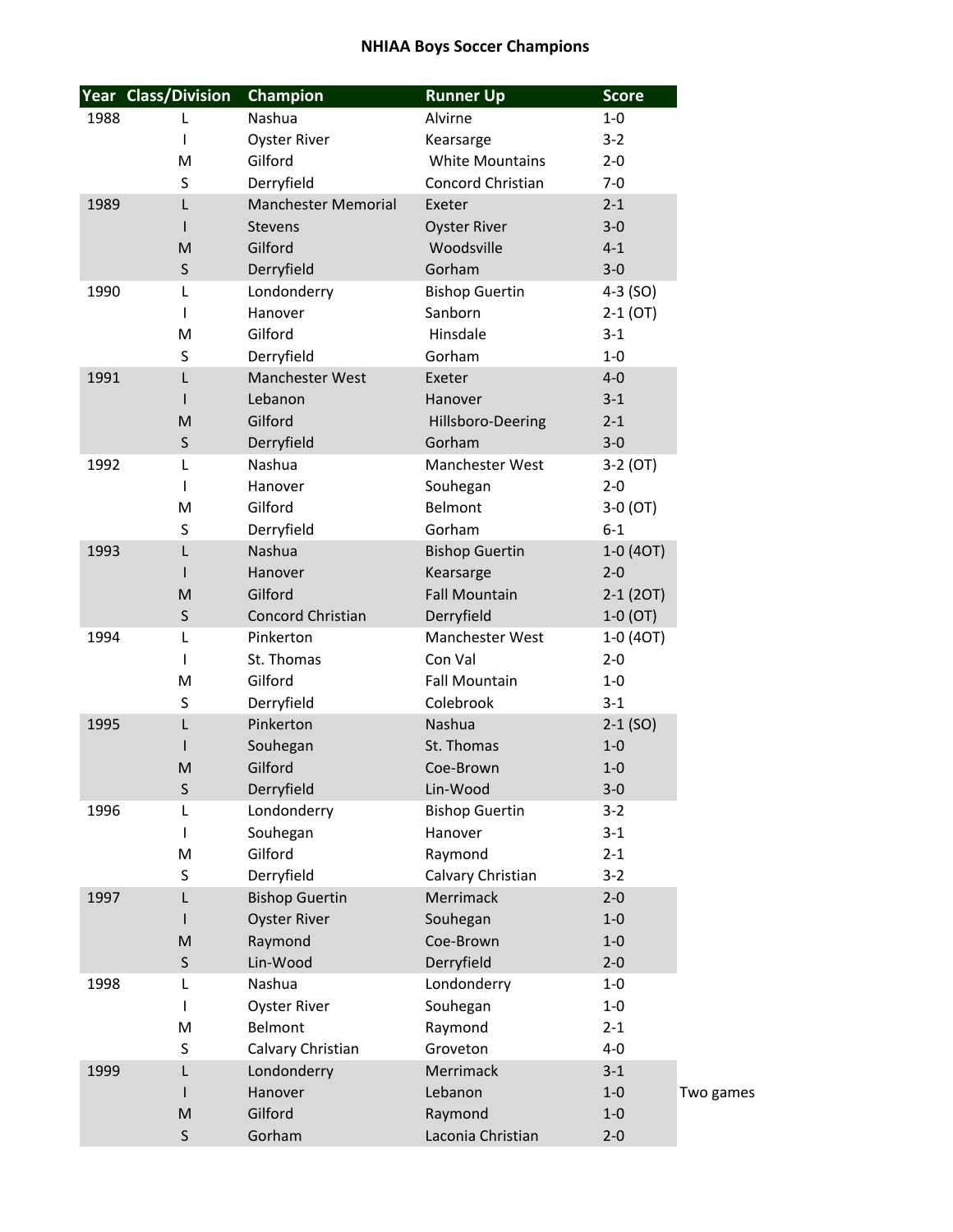|      | <b>Year Class/Division</b> | Champion                  | <b>Runner Up</b>          | <b>Score</b> |
|------|----------------------------|---------------------------|---------------------------|--------------|
| 2000 | L                          | <b>Manchester West</b>    | Nashua                    | $6 - 3$      |
|      | I                          | Hanover                   | <b>Oyster River</b>       | $3 - 2$      |
|      | M                          | <b>Bow</b>                | Gilford                   | $2 - 0$      |
|      | S                          | Groveton                  | Moultonborough            | $2 - 1$      |
| 2001 | L                          | Exeter                    | Manchester West           | $1 - 0$      |
|      | I                          | <b>Oyster River</b>       | Hanover                   | $1 - 0$      |
|      | M                          | Gilford                   | <b>Bow</b>                | $1 - 0$      |
|      | $\sf S$                    | Derryfield                | Calvary Christian         | $2 - 0$      |
| 2002 | L                          | Exeter                    | Manchester West           | $1 - 0$      |
|      | ı                          | <b>Oyster River</b>       | <b>Hollis Brookline</b>   | $1 - 0$      |
|      | M                          | <b>Bow</b>                | Gilford                   | $2 - 0$      |
|      | S                          | Derryfield                | Wilton-Lyndeborough       | $1 - 0$      |
| 2003 | L                          | Exeter                    | <b>Bishop Guertin</b>     | $2 - 1$      |
|      | ı                          | <b>Oyster River</b>       | Hanover                   | $1 - 0$      |
|      | M                          | Sanborn                   | Gilford                   | $3 - 0$      |
|      | $\sf S$                    | Lin-Wood                  | Concord Christian         | $2 - 1$      |
| 2004 | L                          | <b>Bishop Guertin</b>     | Exeter                    | $1 - 0$      |
|      | ı                          | <b>Hollis Brookline</b>   | <b>Fall Mountain</b>      | $1 - 0$      |
|      | M                          | Sanborn                   | Belmont                   | $2 - 1$      |
|      | S                          | Woodsville                | Pittsfield                | $4 - 0$      |
| 2005 | L                          | Concord                   | Pinkerton                 | $2 - 1$      |
|      | ı                          | Hanover                   | <b>Bow</b>                | $1 - 0$      |
|      | M                          | Gilford                   | Raymond                   | $3 - 1$      |
|      | $\sf S$                    | Woodsville                | Pittsfield                | $3 - 2$      |
| 2006 | L                          | Exeter                    | Pinkerton                 | $1 - 0$      |
|      | ı                          | Hanover                   | Lebanon                   | $1 - 0$      |
|      | M                          | Hopkinton                 | Gilford                   | $3 - 2$      |
|      | S                          | Lisbon                    | Pittsfield                | $3 - 0$      |
| 2007 | L                          | Merrimack                 | Londonderry               | $1 - 0$      |
|      |                            | Hanover                   | <b>Bow</b>                | $1 - 0$      |
|      | M                          | Hopkinton                 | Winnisquam                | $3 - 0$      |
|      | S                          | Colebrook                 | Moultonborough            | $1 - 0$      |
| 2008 | L                          | Pinkerton                 | Concord                   | $1 - 0$      |
|      | I                          | Hanover                   | St. Thomas                | $3-2$        |
|      | M                          | Hopkinton                 | Sanborn                   | $6-0$        |
|      | S                          | Lisbon                    | Derryfield                | $2 - 1$      |
| 2009 | L                          | <b>Manchester Central</b> | Exeter                    | $1 - 0$      |
|      | ı                          | Hanover                   | Coe-Brown                 | $1 - 0$      |
|      | M                          | Hopkinton                 | Gilford                   | $2 - 1$      |
|      | $\sf S$                    | Derryfield                | Lisbon                    | $1 - 0$      |
| 2010 | L                          | Pinkerton                 | <b>Manchester Central</b> | $3 - 0$      |
|      | $\mathsf{II}$              | Hanover                   | Bedford                   | $2 - 1$      |
|      | Ш                          | Gilford                   | Bow                       | $1 - 0$      |
|      | IV                         | Wilton-Lyndeborough       | Derryfield                | $1 - 0$      |
| 2011 | $\mathsf{I}$               | <b>Manchester Central</b> | Londonderry               | $2 - 2$      |
|      | $\mathsf{II}$              | <b>Bedford</b>            | Lebanon                   | $1 - 0$      |
|      | III                        | Bow                       | Raymond                   | $3 - 0$      |
|      | IV                         | Wilton-Lyndeborough       | Sunapee                   | $2 - 1$      |